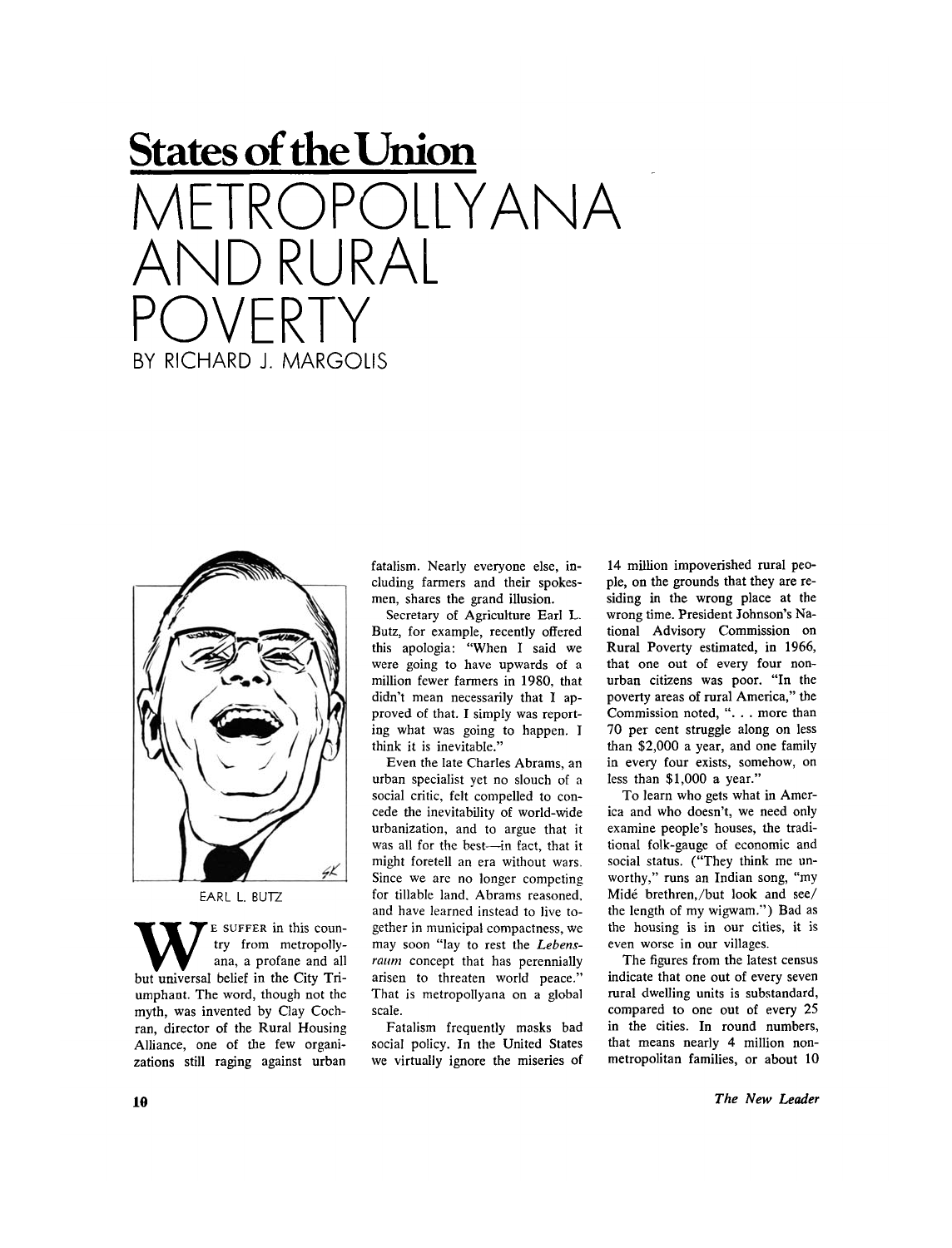million rural Americans, inhabit housing that is either substandard or overcrowded, or both. And the Commission on Rural Poverty reports:

• More than a million rural houses are unsafe for human occupancy.

• Less than one in four farm families have water piped into their homes.

• About one-third of all rural families still use privies.

• Under half of all nonurban residences have central heating.

There is nothing new here—rural conditions have been bad for a long time and a few souls, like *the* commission members, have always stood ready with the facts. But not many of us take an interest in the problem of rural suffering, leaving the concerned to cry in the night: "The publicity that has attended the urban housing program during the last few years has aided immeasurably in educating the country to the need for better urban housing. Not enough has been said about similar conditions on the nation's farms." That was written in 1940 by Will W. Alexander, then head of the Farm Security Administration.

He went on to make what has now become a familiar plea, beseeching doubters to go and see for themselves. "Here, then, is the picture of rural housing in America. The city dweller can prove it for himself by taking a drive into the country. Along the main highways one will find many large substantial farm homes. . . . But on the back roads .. . he will see leaky roofs, broken floors, the kerosene lamp, the privy, the smoking fireplace. ..." Five successive Presidents, all but one born and raised on a farm or in a small town, have made public commitments to our nation's rural poor, yet little has changed since Alexander's day.

Why do we traditionally ignore our farms and villages? In the first place, the concept of the city as magnet has seeped into our collective imagination; we are its unwitting captives. In the second place, cities are centers of political influence and contain large aggregations of wealth and technical knowledge; they are able to assert *metropower,*  the brother-in-law of metropollyana. I define metropower as the urban ability, for better or for worse, to control America's social, political and economic destiny.

Our belief in urban inevitability seems to have been confirmed by the migratory torrent from farm to city. It began almost as soon as the United States began. In 1790, the year of the first census, only 3 per cent of the population lived in towns of 8,000 or more; by the end of the 19th century a third of the population was classified "urban." During that century, as C. Vann Woodward has pointed out, "the population of the entire country increased twelvefold, but over the same period the urban population multiplied eighty-sevenfold."

And that was just the start. It has been estimated that since World War II about 1 million Americans a year have moved from farm to city. The shift may constitute one of the most gigantic migrations in the history of man. No wonder people tend to view urbanization as the wave of the future.

There have been forces at work, however, shaping all the colossal patterns—forces like industrialization, capitalization, suburbanization. Beware of trends whose names end in z-a-t-i-o-n: Neither as impersonal nor as inevitable as they sound, they are the consequences of human decisions, made by the same people who invented metropower.

THE CRITICAL moment oc-<br>
curred early, when Alex-<br>
ander Hamilton's metro-<br>
politan pragmatism, or cynicism, HE CRITICAL moment occurred early, when Alexander Hamilton's metroconquered Thomas Jefferson's pastoral idealism. From that moment on, with their growing accumulations of wealth and power, cities began to enforce their will.

Not even the Homestead Act of 1862, specifically written to prevent land monopoly by absentee (read "urban") owners, and to head off rampant land speculation, could appreciably alter the drift of affairs. In the country's first 40 years of homesteading, only 600,000 homesteads were patented, accounting for less than one-fifth of all the new acreage that was added to the total land in farms. Few prospective homesteaders possessed either the capital or the know-how to settle the land and wrest a living from it. So speculators from the city moved in and had a field day. And they've been having one ever since.

Everyone knows about the railroads, the banks, the mills—all urban institutions calculated to win a smile from Hamilton's gloomy ghost. These aggregations of metropower first kept people *down* on the farm, and then, ultimately, sucked them into the city.

But we need not belabor the past. The present is replete with examples of metropower policies that throw people off the land and drive them into our teetering cities. Take welfare. Rural families comprise about one-third of the total population, yet HEW allocates only 25 per cent of its health welfare funds to these families. Similarly, the low-income elderly in rural areas make up 46 per cent of the national total, but receive only 38 per cent of Social Security and Old Age Assistance benefits. Should we characterize these discrepancies as inevitable, the legacy of forces too large to oppose? Or should we call them what they really are: the offspring of bad social policy?

Agribusiness is another branch of metropower. At present only 800,000 farms produce 90 per cent of all our food and fiber. This is one of those "historic trends" that experts like Butz view as natural, though in fact the big farms have been pampered and promoted by national policy. Our Secretary of Agriculture has never conceded that